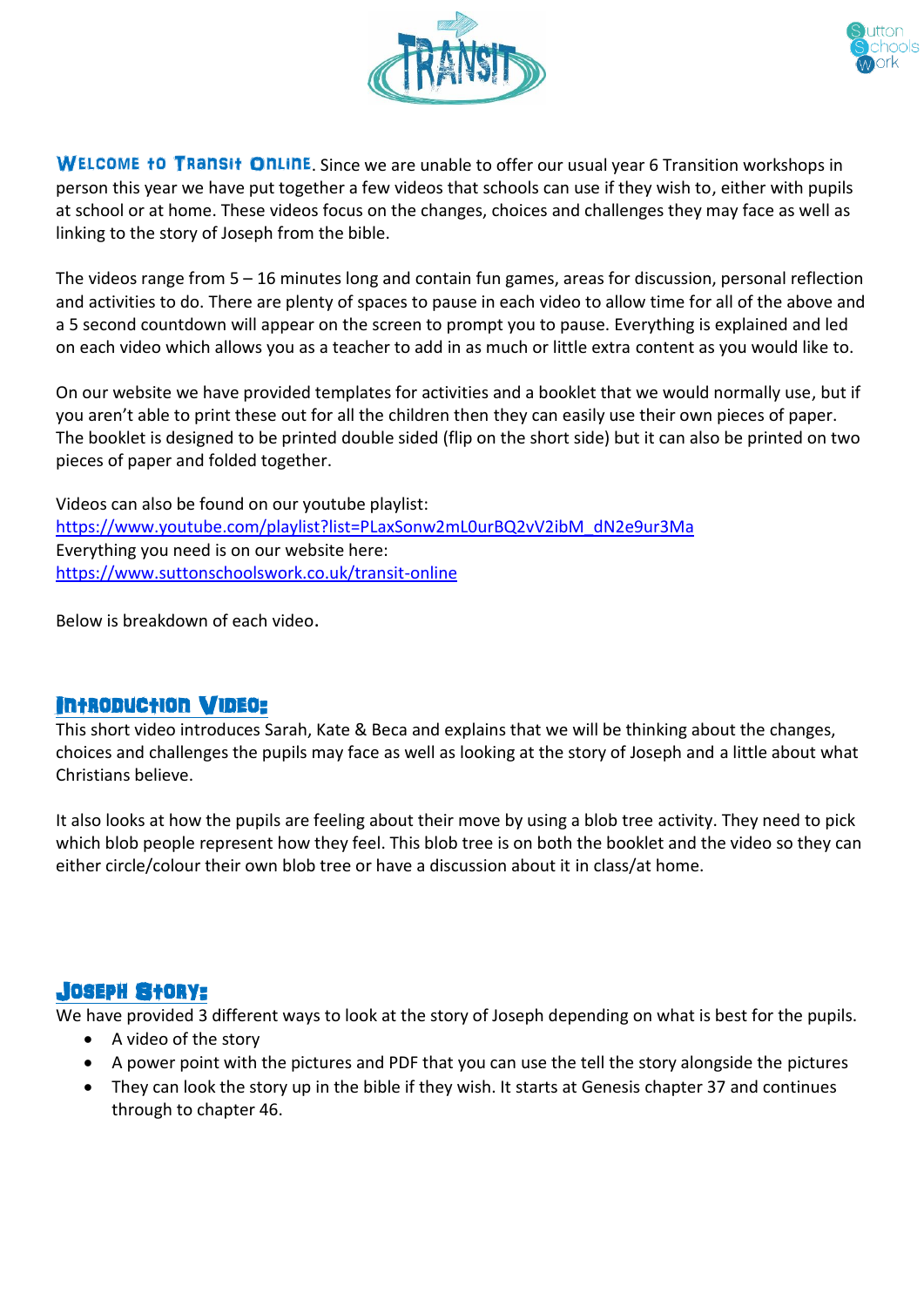

## **CHanges:**

| <b>Intro</b>                    | Introduction to the topic and theme of changes          |
|---------------------------------|---------------------------------------------------------|
|                                 |                                                         |
| <b>Changes Game</b>             | A game where pupils can go out of the room change a     |
|                                 | couple of things about their appearance (eg. take off   |
|                                 | their watch, put their shoes on the other way around,   |
|                                 | change their hair), come back in and see if everyone    |
|                                 | can guess what they have changed. This is a bit of fun  |
|                                 | to get them thinking about change.                      |
| <b>Questions to think about</b> | What is going to change in their new school? They can   |
|                                 | write down as many as they can think of (in the booklet |
|                                 | or their own paper).                                    |
| <b>Link to Joseph Story</b>     | Joseph went through a lot of change. Some good          |
|                                 | change and some bad, but what helped him most was       |
|                                 | his belief that God was also there to help him.         |
| <b>Personal stories</b>         | A selection of SSW volunteers sharing their experiences |
|                                 | of what helps them when they face change.               |
| <b>Butterfly Activity</b>       | Space to think about how a caterpillar changes into a   |
|                                 | butterfly in order to grow and fly and changes can help |
|                                 | us grow too. The pupils can then write/draw on their    |
|                                 | own butterfly shape the things they are looking forward |
|                                 | to in their new school.                                 |

## Challenges:

| <b>Intro</b>                    | Introduction to the topic and theme of challenges.      |
|---------------------------------|---------------------------------------------------------|
| <b>Alphabet Game</b>            | A game where pupils will think of an animal for every   |
|                                 | letter of the alphabet. The variation then gets the     |
|                                 | whole class/ household to do the same activity          |
|                                 | together with another topic (food). The aim is to see   |
|                                 | that working together and getting help is good when     |
|                                 | facing challenges.                                      |
| <b>Link to Joseph Story</b>     | Joseph overcame lots of challenges in his life and      |
|                                 | although it wasn't easy, they helped him become who     |
|                                 | he was. Challenges, although they aren't easy, can help |
|                                 | us grow as people.                                      |
|                                 | If you are using the booklets there is a chance to try  |
|                                 | and remember all the challenges Joseph went through.    |
| <b>Questions to think about</b> | There is space for discussion around the topic of       |
|                                 | challenges and secondary school. This can be done as a  |
|                                 | group or whole class activity.                          |
|                                 | The questions are:                                      |
|                                 | What challenges might you face when you                 |
|                                 | move to secondary school?                               |
|                                 | Can anyone think of an example of a challenge           |
|                                 | you may have overcome?                                  |
| <b>Personal stories</b>         | A selection of SSW volunteers sharing their experiences |
|                                 | of overcoming challenges in their lives.                |
| <b>Reflection</b>               | Space to reflect on challenges and how they can be      |
|                                 | overcome through a walking activity. There is an        |
|                                 | opportunity for students to pray if they want.          |